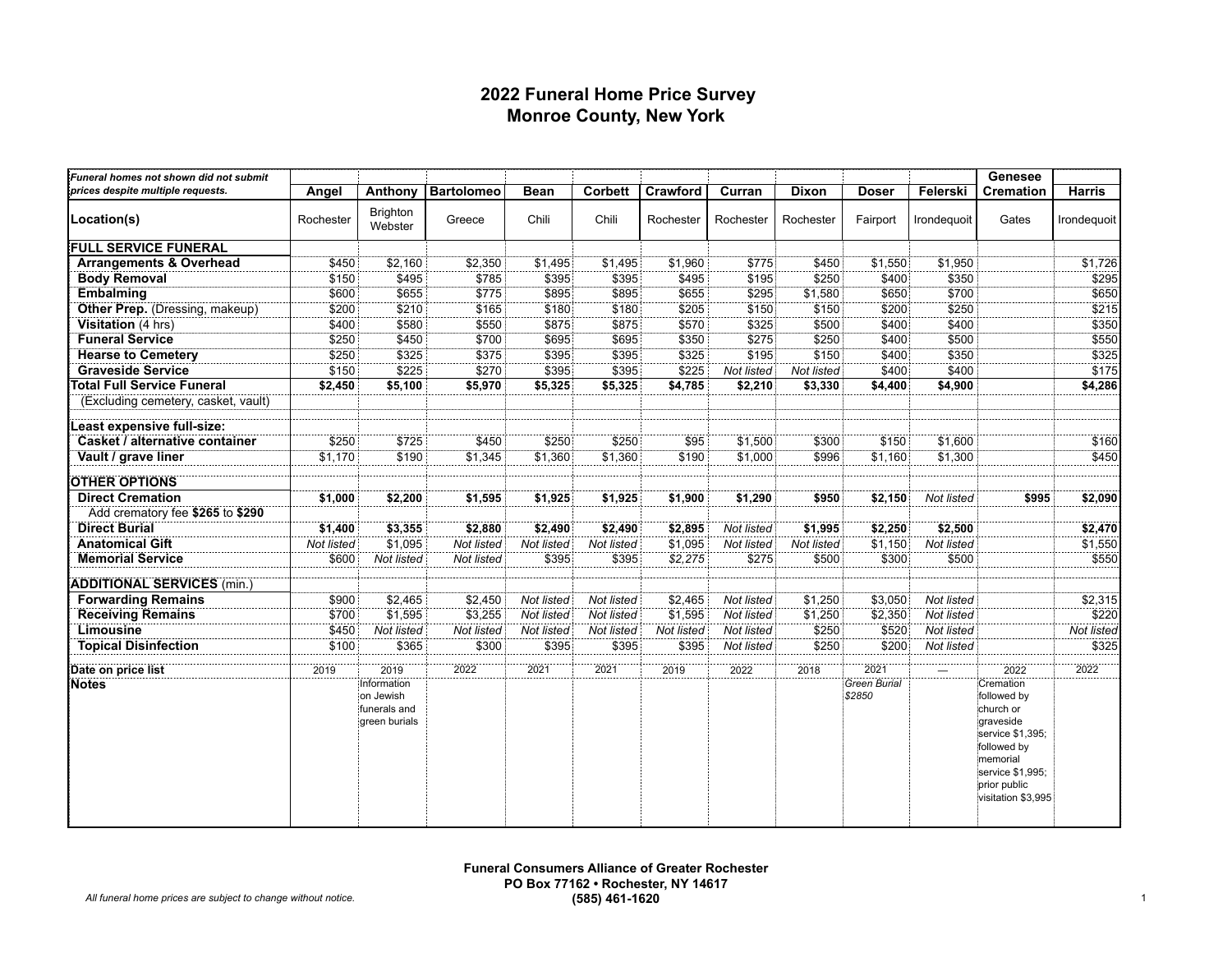#### **2022 Funeral Home Price Survey Monroe County, New York**

| Funeral homes not shown did not submit |                     |            | Rochester           |              |               | Vay-             |                            |                  |            |
|----------------------------------------|---------------------|------------|---------------------|--------------|---------------|------------------|----------------------------|------------------|------------|
| prices despite multiple requests.      | <b>Metropolitan</b> | Profetta   | <b>Cremation</b>    | <b>Scott</b> | <b>Thomas</b> | <b>Schleich</b>  | <b>Walker</b>              | <b>White Oak</b> | Yackiw     |
| Location(s)                            | Rochester           | Webster    | Greece<br>Henrietta | Webster      | Greece        | Greece<br>Hilton | Churchville<br>Spencerport | Rochester        | Webster    |
| <b>FULL SERVICE FUNERAL</b>            |                     |            |                     |              |               |                  |                            |                  |            |
| <b>Arrangements &amp; Overhead</b>     | \$1,045             | \$1,450    |                     | \$1,495      | \$1,295       | \$1,945          | \$1,390                    | \$1,960          | \$1,450    |
| <b>Body Removal</b>                    | \$325               | \$295      |                     | \$225        | \$350         | \$475            | \$250                      | \$495            | \$295      |
| <b>Embalming</b>                       | \$595               | \$595      |                     | \$575        | \$595         | \$675            | \$355                      | \$655            | \$595      |
| Other Prep. (Dressing, makeup)         | \$150               | \$150      |                     | \$150        | \$170         | \$175            | \$160                      | \$205            | \$150      |
| Visitation (4 hrs)                     | \$650               | \$600      |                     | \$700        | \$585         | \$1,000          | \$350                      | \$570            | \$600      |
| <b>Funeral Service</b>                 | \$550               | \$600      |                     | \$550        | \$295         | \$800            | \$300                      | \$350            | \$600      |
| <b>Hearse to Cemetery</b>              | \$275               | \$395      |                     | \$325        | \$325         | \$475            | \$295                      | \$325            | \$395      |
| <b>Graveside Service</b>               | \$325               | \$200      |                     | Not listed   | \$195         | \$275            | \$125                      | \$225            | \$200      |
| <b>Total Full Service Funeral</b>      | \$3,915             | \$4,285    |                     | \$4,020      | \$3,810       | \$5,820          | \$3,225                    | \$4,785          | \$4,285    |
| (Excluding cemetery, casket, vault)    |                     |            |                     |              |               |                  |                            |                  |            |
| Least expensive full-size:             |                     |            |                     |              |               |                  |                            |                  |            |
| Casket / alternative container         | \$200               | \$50       |                     | \$165        | \$150         | \$300            | \$450                      | \$95             | \$50       |
| Vault / grave liner                    | \$1,165             | \$1,250    |                     | \$1,230      | \$250         | \$1,495          | \$1,295                    | \$190            | \$1,250    |
| <b>OTHER OPTIONS</b>                   |                     |            |                     |              |               |                  |                            |                  |            |
| <b>Direct Cremation</b>                | \$1,125             | \$1,995    | \$1,285             | \$1,550      | \$1,295       | \$1,250          | \$1,445                    | \$1,900          | \$1,995    |
| Add crematory fee \$265 to \$290       |                     |            |                     |              |               |                  |                            |                  |            |
| <b>Direct Burial</b>                   | Not listed          | \$2,415    |                     | \$2,745      | \$1,695       | \$1,675          | \$1,980                    | \$2,895          | \$2,415    |
| <b>Anatomical Gift</b>                 | Not listed          | Not listed |                     | Not listed   | Not listed    | Not listed       | Not listed                 | \$1,095          | Not listed |
| <b>Memorial Service</b>                | \$325               | \$400      |                     | \$550        | \$395         | \$800            | Not listed                 | \$2,275          | \$400      |
| <b>ADDITIONAL SERVICES (min.)</b>      |                     |            |                     |              |               |                  |                            |                  |            |
| <b>Forwarding Remains</b>              | Not listed          | \$2,735    |                     | \$2,475      | \$1,295       | \$1,675          | \$2,495                    | \$2,465          | \$2,735    |
| <b>Receiving Remains</b>               | Not listed          | \$2,340    |                     | \$1,700      | \$1,295       | \$1,675          | \$1,980                    | \$1,595          | \$2,340    |
| Limousine                              | \$500               | \$275      |                     | Not listed   | \$390         | Not listed       | Not listed                 | Not listed       | \$275      |
| <b>Topical Disinfection</b>            | \$250               | \$200      |                     | \$200        | \$205         | \$375            | \$300                      | \$395            | \$200      |
| Date on price list                     | 2021                | 2016       | 2022                | 2020         | 2019          | 2021             | 2022                       | 2019             | 2016       |
| Notes                                  |                     |            |                     |              |               |                  |                            |                  |            |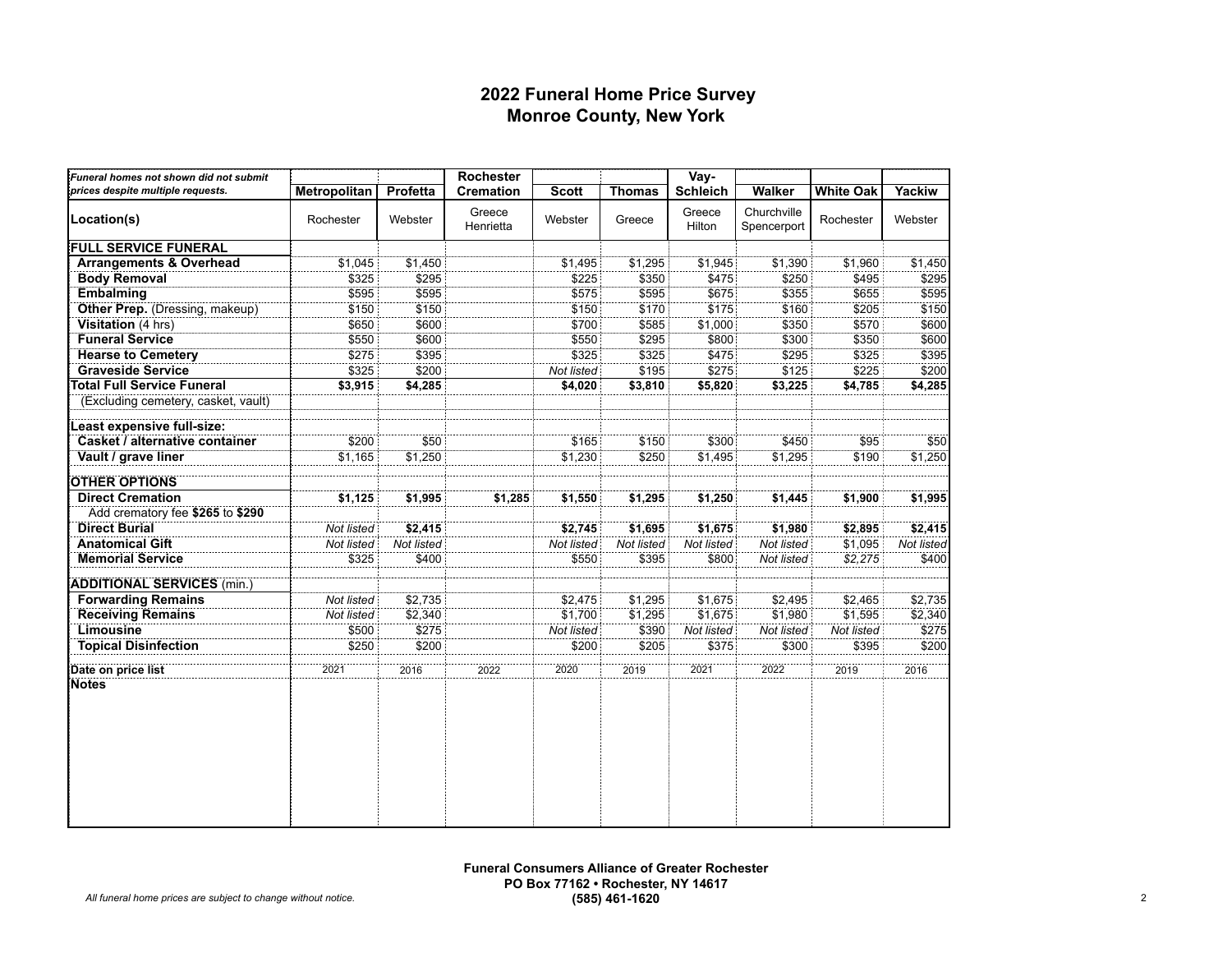# **How to Read This Survey**

We've compiled the prices from all local funeral homes on a simple spreadsheet. These prices are taken directly from the individually itemized goods and services on the General Price Lists at each funeral home. You have the right to choose only the goods and services you want. So, you can mix and match from the various services offered to fit your taste and budget. Cemetery fees are not covered by this survey; they vary greatly so it pays to shop around.

**Arrangements and Overhead:** This is the only non-declinable option for a full-service funeral. However, be aware that a charge for arrangements and overhead **is already included** in the prices for Direct Cremation, Direct Burial, the Forwarding and the Receiving of Remains, and **MUST NOT** be added to any of those choices.

**Body Removal, Hearse, and Limo:** We've shown the least expensive, local charge for each funeral home. Extra mileage costs vary, though, so check.

**Embalming:** Embalming is **NOT** required by law. Most funeral homes, however, will insist on it if there is to be a public viewing. Be sure to check with the funeral home if you want a private family viewing without embalming; many funeral homes permit this.

**Visitation:** Funeral homes charge differently for visitation, depending on the time of day or week, or how many hours you pick. We show the cost for four hours; some funeral homes consider four hours a "whole day," while others don't specify how many hours are offered, so be sure to check.

**Visitation, Funeral Service, Memorial Service:** State regulations require funeral homes to list the charge for staff separately from the charge for the facilities used. We've added the staff and facilities charges together here for your convenience. Funeral homes list a range of prices based on many variables. For consistency, we have shown funeral service charges with a minimal number of staff, with prior visitation, during non-holiday hours, and with the service held at funeral home. Most funeral homes will conduct a funeral off-site as well, and in that case the prices may be different. The price listed for a memorial service assumes no visitation; if visitation is desired, in most cases the funeral service price would be charged. Be sure to ask.

**Graveside Service:** Price shown applies only when a formal service is held at the gravesite. The law requires the funeral director to be present at the interment, and that charge should be included in the Arrangements and Overhead price. Grave equipment (lowering device, tents, chairs) would be an additional funeral home cost or cemetery charge. Check with the funeral home or cemetery for price specifics.

**Total Full Service Funeral:** This is a partial cost for a hypothetical full-service funeral, what funeral homes call a "traditional" funeral. It does **NOT** include the cost of the casket / alternative container, vault / grave liner, or cemetery fees. The cost of the casket can be a significant part of the total funeral cost. The funeral director will offer caskets ranging in price from \$1,000 to more than \$30,000.

**Casket / Alternative Container:** State regulations require funeral homes to give a combined price range for their caskets (ornamented containers, lined, and with handles) and alternative containers (unornamented boxes, unlined, and usually made of fiberboard). This obscures the cost of the cheapest **real** casket, because the lowest price in the range may be for a fiberboard box. It is sometimes impossible to tell how much the cheapest casket actually is. New York State Regulations require funeral homes to offer direct burial and direct cremation with an alternative container—AND, they may **NOT** force consumers to buy a fancier or more costly casket.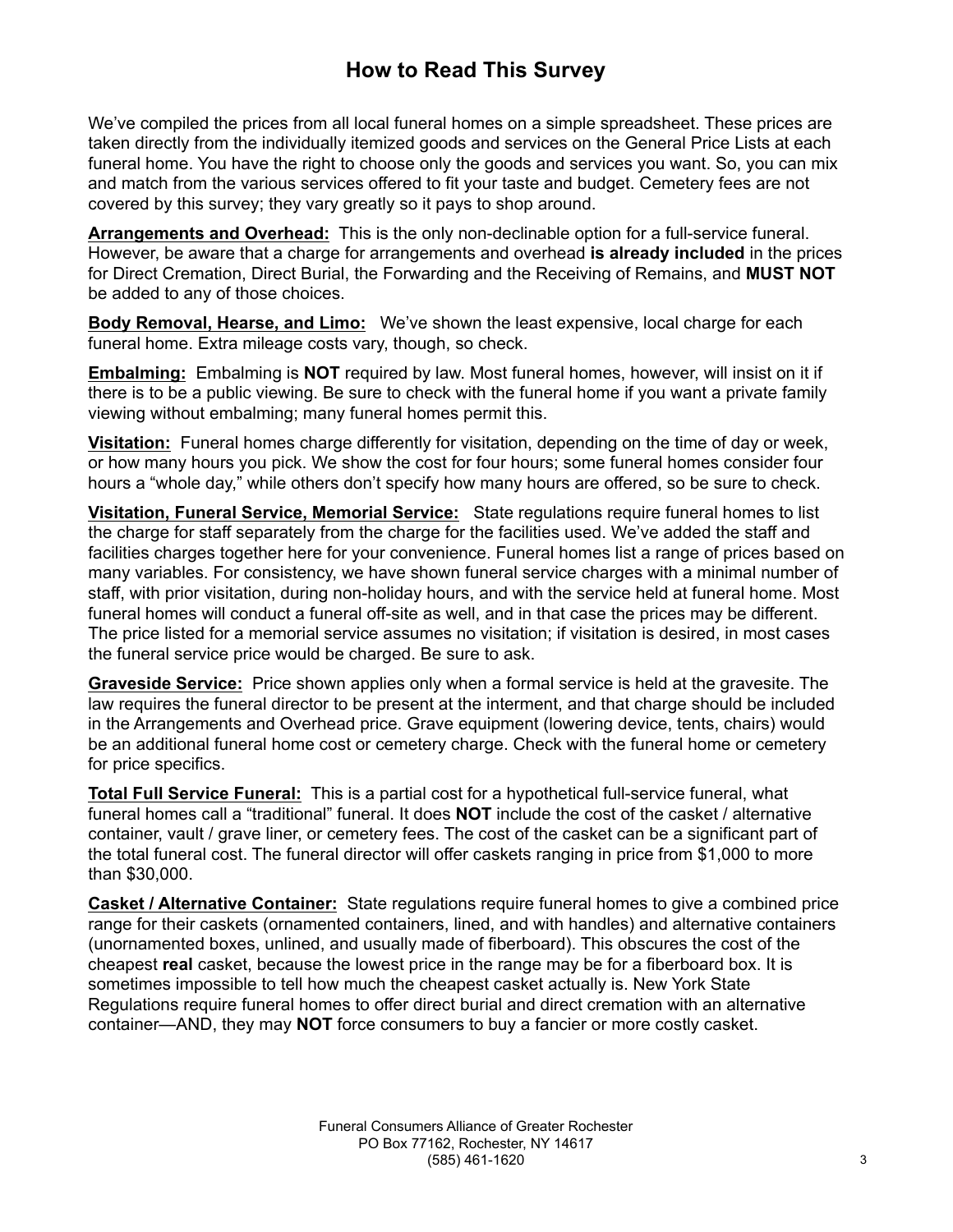# **How to Read This Survey**

**Vault / Grave Liner:** State regulations require funeral homes to give a price range for an outer burial container that most cemeteries require. Generally, funeral homes list a range for the ornate, often sealed containers called "vaults"; some, however, listed the cost of a much cheaper outer burial container known simply as a concrete grave liner.

**Direct Cremation:** Direct cremation is simply cremation without visitation or a service at the funeral home. It includes picking up the body, completing the necessary paperwork, and transporting the body to the crematory. The price for direct cremation includes the alternative container, however, you may supply your own and deduct the cost of the container. Direct cremation **does not include** the actual crematory fee.

**Direct Burial:** Direct burial is simply a burial without visitation or a service at the funeral home. It includes picking up the body, completing the necessary paperwork, and delivering the body to the cemetery. The price for direct burial includes the alternative container, however, you may supply your own and deduct the cost of the container. The price **does not include** cemetery expenses, such as the cost of the grave, the digging of the grave, a vault, or a marker.

**Anatomical Gift:** This is the donation of one's entire body to a Medical Center for education and research. The donor must be registered with the facility prior to death, and meet certain eligibility requirements at time of death. The Medical Center will provide all arrangements free of charge if death occurs in a nursing home or hospital within Monroe County, and in all cases they will cremate the donated body and return the ashes to the family without charge. If death occurs at other locations, a funeral home must be used; prices shown include pick up of the body, preparation, and delivery to the Medical Center. There may be additional charges for mileage beyond a certain radius specified by the funeral home.

**Forwarding Remains to Another Funeral Home:** If the body is to be shipped a long distance, or to a handful of states that require embalming for shipped bodies, you may need to **add the cost** of embalming to the price of Forwarding Remains.

**Topical Disinfection:** Might be used if a body is not to be embalmed, or for informal family viewing. Most price lists used in this survey disclose that this service is optional. You may, in fact, refuse to pay for this item if it is done without your specific permission.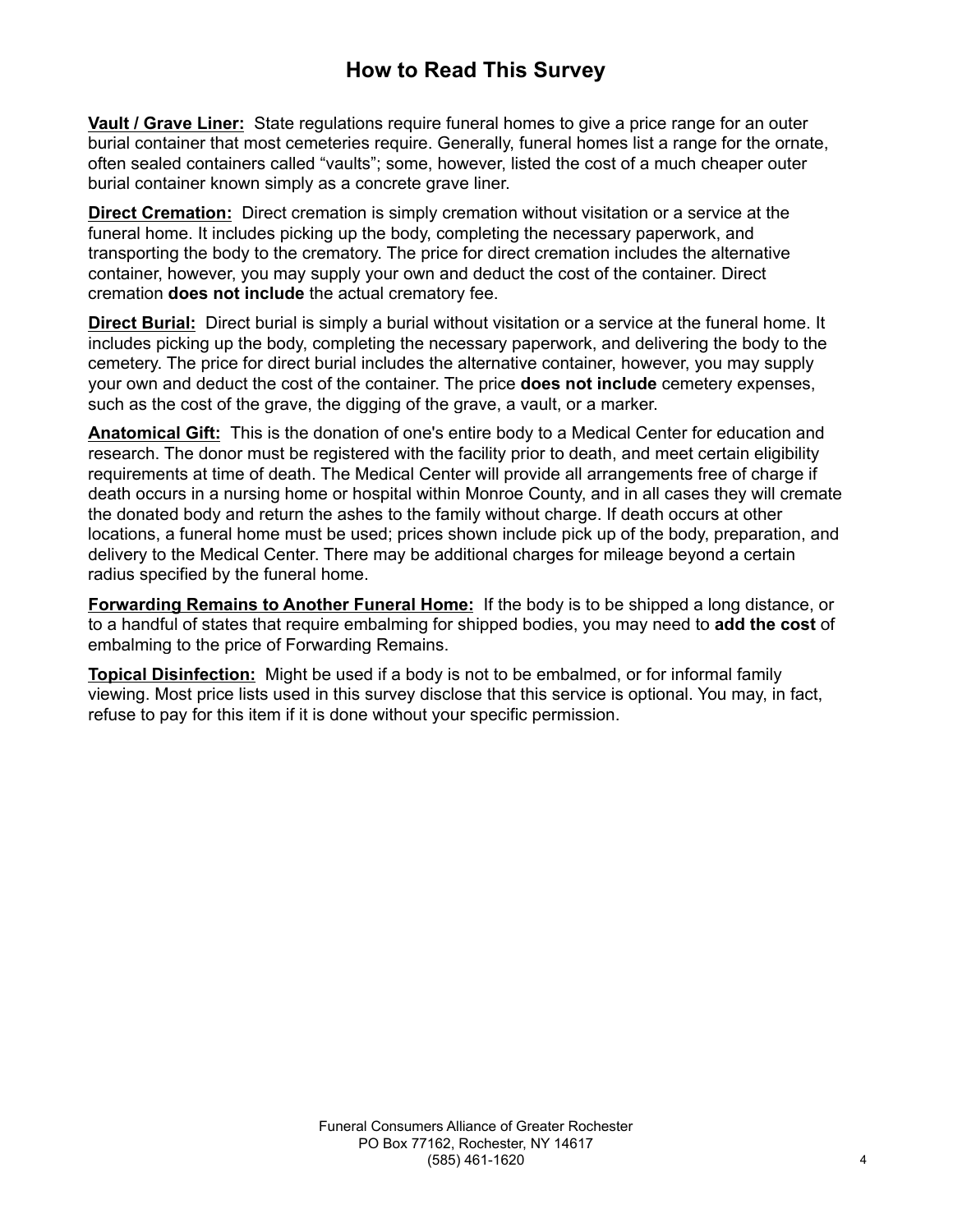### **Funeral Home Addresses**

| <b>Angel Hills Funeral Chapel</b>               | 1125 St. Paul St.                       | Rochester     | 14621 | 585-262-6222 | www.angelhillsfuneralchapel.com                                                                 |
|-------------------------------------------------|-----------------------------------------|---------------|-------|--------------|-------------------------------------------------------------------------------------------------|
| <b>Anthony Funeral &amp; Cremation Chapels</b>  | 2305 Monroe Ave.                        | Rochester     | 14618 | 585-244-0770 | www.anthonychapels.com                                                                          |
| <b>Anthony Funeral &amp; Cremation Chapels</b>  | 1031 Ridge Rd.                          | Webster       | 14580 | 585-872-6380 | www.anthonychapels.com                                                                          |
| <b>Arndt Funeral Home</b>                       | 1118 Long Pond Rd.                      | Rochester     | 14626 | 585-225-6350 | www.arndtfuneralhome.com                                                                        |
| <b>Bartolomeo &amp; Perotto Funeral Home</b>    | 1411 Vintage Lane                       | Rochester     | 14626 | 585-720-6000 | www.bartolomeo.com                                                                              |
| Leo M. Bean & Sons Funeral Home                 | 2771 Chili Ave.                         | Rochester     | 14624 | 585-426-7830 | www.beanandsonsfuneralhome.com                                                                  |
| <b>Brighton Memorial Chapel</b>                 | 3325 Winton Rd S.                       | Rochester     | 14623 | 585-427-8520 | www.brightonmc.com                                                                              |
| <b>Thomas E. Burger Funeral Home</b>            | 735 East Ave.                           | Hilton        | 14468 | 585-392-7100 | www.burgerfuneralhome.com                                                                       |
| J. H. Cameron Funeral Home                      | 26 Rochester St.                        | Scottsville   | 14546 | 585-889-4240 | www.leroyfuneralhome.com                                                                        |
| <b>Corbett Funeral Home</b>                     | 2771 Chili Ave.                         | Rochester     | 14624 | 585-426-7830 | www.beanandsonsfuneralhome.com                                                                  |
| <b>Crawford Funeral Home</b>                    | 495 Winton Rd. N.                       | Rochester     | 14610 | 585-482-0400 | www.crawfordfuneralhome.com                                                                     |
| <b>Cremation Service of Greece</b>              | 1118 Long Pond Rd.                      | Rochester     | 14626 | 585-721-5464 | www.arndtfuneralhome.com                                                                        |
| <b>Cremation Service of Western New York</b>    | 2309 Culver Rd.                         | Rochester     | 14609 | 585-544-4500 | www.cremationserviceofwesternny.com                                                             |
| John J. Curran Funeral Home                     | 535 Oxford St.                          | Rochester     | 14607 | 585-473-3170 | None                                                                                            |
| <b>Dierna Funeral Home</b>                      | 2309 Culver Rd.                         | Rochester     | 14609 | 585-342-6250 | www.diernafuneralhome.com                                                                       |
| <b>DiPonzio Funeral Home</b>                    | 219 Spencerport Rd.                     | Rochester     | 14606 | 585-429-6700 | www.diponziofh.com                                                                              |
| G. L. Dixon Funeral Home                        | 1080 North St.                          | Rochester     | 14621 | 585-266-7000 | None                                                                                            |
| David A. Doser Funeral Home & Cremation Service | 76 South Main St.                       | Fairport      | 14450 | 585-223-9144 | www.doserfuneralhome.com                                                                        |
| <b>Dreier-Giltner Funeral Home</b>              | 1717 Portland Ave.                      | Rochester     | 14617 | 585-342-8500 | www.giltnerfuneralhomes.com                                                                     |
| <b>Falvo Funeral Home</b>                       | 1395 Goodman St. N.                     | Rochester     | 14609 | 585-872-1010 | www.falvofuneralhome.com                                                                        |
| <b>Falvo Funeral Home</b>                       | 1295 Fairport Nine Mile Pt. Rd. Webster |               | 14580 | 585-872-1010 | www.falvofuneralhome.com                                                                        |
| <b>Farrell-Ryan Funeral Home</b>                | 777 Long Pond Rd.                       | Rochester     | 14612 | 585-225-0248 | www.farrell-ryan.com                                                                            |
| <b>Felerski Funeral Home</b>                    | 570 King's Highway S.                   | Rochester     | 14617 | 585-467-4786 | www.harrisfuneralhome.com                                                                       |
| <b>Fowler Funeral Home</b>                      | 340 West Ave.                           | Brockport     | 14420 | 585-637-6100 | www.fowlerfuneralhomeinc.com                                                                    |
| <b>Genesee Valley Cremation</b>                 | 1530 Buffalo Rd.                        | Rochester     | 14624 | 585-247-6361 | www.geneseevalleycremation.com                                                                  |
| <b>James R. Gray Funeral Home</b>               | 1530 Buffalo Rd.                        | Rochester     | 14624 | 585-247-6360 | www.jamesrgray.com                                                                              |
| Joseph E. Hall Funeral Home                     | 712 Main St. W.                         | Rochester     | 14611 | 585-436-8400 | www.josephehallfuneralhome.com                                                                  |
| Alvah Halloran & Son Funeral Home               | 2125 Chili Ave.                         | Rochester     | 14624 | 585-247-7590 | www.dignitymemorial.com/funeral-<br>homes/rochester-ny/alvah-halloran-son-<br>funeral-home/1713 |
| <b>Harloff Funeral Home</b>                     | 803 South Washington St.                | E. Rochester  | 14445 | 585-586-5948 | www.harlofffuneralhome.com                                                                      |
| Paul W. Harris Funeral Home                     | 570 King's Highway S.                   | Rochester     | 14617 | 585-544-2041 | www.harrisfuneralhome.com                                                                       |
| John M. Hedges Funeral Home                     | 1717 Portland Ave.                      | Rochester     | 14617 | 585-288-4664 | www.giltnerfuneralhomes.com                                                                     |
| Jennings, Nulton & Mattle Funeral Home          | 1704 Penfield Rd.                       | Penfield      | 14526 | 585-381-3900 | www.jenningsnultonmattlefh.com                                                                  |
| Merton H. Kays Funeral Home                     | 59 Monroe St.                           | Honeoye Falls | 14472 | 585-624-1120 | www.mertonkaysfuneralhome.com                                                                   |
| <b>Richard H. Keenan Funeral Home</b>           | 41 South Main St.                       | Fairport      | 14450 | 585-223-4840 | www.keenanfuneralhomes.com                                                                      |
| <b>Richard H. Keenan Funeral Home</b>           | 7501 Pittsford-Palmyra Rd.              | Fairport      | 14450 | 585-223-4840 | www.keenanfuneralhomes.com                                                                      |
| Millard E. Latimer & Son Funeral Directors      | 983 Plymouth Ave. S.                    | Rochester     | 14608 | 585-328-2680 | www.melatimerfuneralhome.com                                                                    |